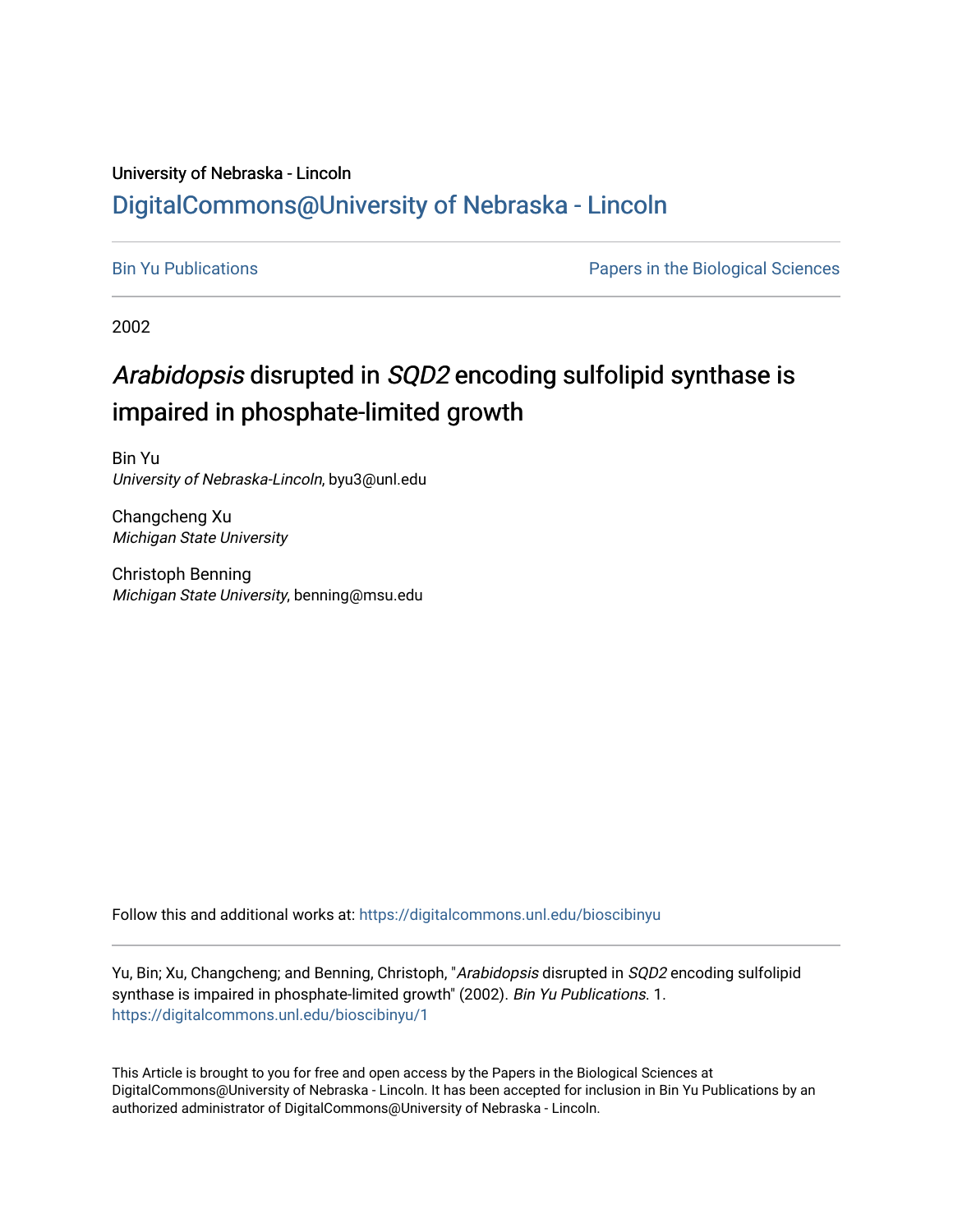# **Arabidopsis disrupted in SQD2 encoding sulfolipid synthase is impaired in phosphate-limited growth**

#### **Bin Yu, Changcheng Xu, and Christoph Benning\***

Department of Biochemistry and Molecular Biology, Michigan State University, East Lansing, MI 48824-1319

Edited by Andrew A. Benson, University of California at San Diego, La Jolla, CA, and approved February 26, 2002 (received for review December 21, 2001)

**The sulfolipid sulfoquinovosyldiacylglycerol is one of the three nonphosphorous glycolipids that provide the bulk of the structural lipids in photosynthetic membranes of seed plants. Unlike the galactolipids, sulfolipid is anionic at physiological pH because of its 6-deoxy-6-sulfonate-glucose (sulfoquinovose) head group. The biosynthesis of this lipid proceeds in two steps: first, the assembly of UDP-sulfoquinovose from UDP-glucose and sulfite, and second, the transfer of the sulfoquinovose moiety from UDP-sulfoquinovose to diacylglycerol. The first reaction is catalyzed by the SQD1 protein in** *Arabidopsis***. Here we describe the identification of the** *SQD2* **gene of** *Arabidopsis***. We propose that this gene encodes the sulfoquinovosyltransferase catalyzing the second step of sulfolipid biosynthesis. Expression of** *SQD1* **and** *SQD2* **in** *Escherichia coli* **reconstituted plant sulfolipid biosynthesis in this bacterium. Insertion of a transfer DNA into this gene in** *Arabidopsis* **led to complete lack of sulfolipid in the respective** *sqd2* **mutant. This mutant showed reduced growth under phosphate-limited growth conditions. The results support the hypothesis that sulfolipid can function as a substitute of anionic phospholipids under phosphatelimited growth conditions. Along with phosphatidylglycerol, sulfolipid contributes to maintaining a negatively charged lipid– water interface, which presumably is required for proper function of photosynthetic membranes.**

**The photosynthetic membranes of seed plants are rich in** nonphosphorous always and the set of seed plants are rich in nonphosphorous glycolipids, which include the galactolipids mono- and digalactosyldiacylglycerol and the sulfolipid sulfoquinovosyldiacylglycerol. This lipid is unusual, because its polar head group consists of sulfoquinovose, a 6-deoxy-6-sulfonateglucose. Much has been speculated about the possible function of this lipid in photosynthesis (1, 2), but in recent years the isolation of sulfolipid-deficient bacterial mutants (3, 4) and a mutant of the unicellular algae *Chlamydomonas* has provided some novel clues (5). It has become apparent from these mutants that there is no essential role for sulfolipid in photosynthetic bacteria with anoxygenic or oxygenic photosynthesis or in eukaryotic cells containing chloroplasts, because all mutants were capable of photoautotrophic growth. The effects on photosynthesis are subtle under normal growth conditions, at best. However, if bacterial sulfolipid-deficient null mutants are starved for phosphate, they cease growth much earlier than the respective wild type (3, 4). Thus, sulfolipid is of conditional importance in these bacteria. Similar to bacteria, the ratio of nonphosphorous glycolipids to phospholipids drastically increases in *Arabidopsis* after phosphate deprivation (6, 7). In particular, the relative amount of sulfolipid rises several fold because of an active process based on the increased expression of at least one of the sulfolipid genes, *SQD1* (6). Therefore, it seems likely that sulfolipid is of conditional importance also in *Arabidopsis* and other plants.

The unique step in sulfolipid biosynthesis is the synthesis of UDP-sulfoquinovose, the sulfolipid head group donor (Fig. 1), catalyzed by the SQD1 protein in *Arabidopsis* (8). The crystal structure for this protein is known, and a reaction mechanism has been proposed (9, 10). On the contrary, although the activity of the sulfolipid synthase catalyzing the last step of sulfolipid biosynthesis has been fairly well characterized in spinach chloroplast extracts (11), the protein had not been isolated, and the respective gene remained unidentified. Orthologs of the *Arabidopsis SQD1* gene are highly conserved in different groups of bacteria and even in plants (12). However, two unrelated classes of genes encode the UDP-sulfoquinovose-dependent glycosyltransferases responsible for the final assembly of sulfolipid in the bacteria of the  $\alpha$  group (13) and cyanobacteria (14). Because it seemed possible that plants inherited their sulfolipid synthase from the postulated cyanobacterial ancestor of chloroplasts, we searched for an ortholog of the cyanobacterial *sqdX* gene in the fully sequenced *Arabidopsis* genome. As a result of this genomic approach, the correct *Arabidopsis* ortholog of *sqdX*, designated *SQD2*, was identified, characterized, and exploited to answer open questions about sulfolipid biosynthesis and function in seed plants.

#### **Materials and Methods**

**Plant Material and Plant Growth Experiments.** Surface-sterilized seeds of *Arabidopsis* (*Arabidopsis thaliana*, ecotype Wassilewska) were germinated on  $0.8\%$  (wt/vol) agar-solidified MS medium (15) supplemented with  $1\%$  (wt/vol) sucrose. The seedlings were kept on agar for 10 days before the transfer to pots containing a soil mixture as described (16) except that sphagnum was replaced with Bactomix (Michigan Peat, Houston, TX). Plants were grown in growth chambers (AR-75L, Percival Scientific, Boone, IA) under light of a photosynthetic photon-flux density of 80  $\mu$ mol of photons·m<sup>-2</sup>·s<sup>-1</sup>. A 14-h light/10-h dark regime was applied. The day/night temperature was controlled at 2218°C. For growth under phosphate limitation, sterile *Arabidopsis* medium (16) was used but at half concentration and containing 0.8% agarose, 1% sucrose, 20 mM Mes (pH 6.0), and different concentrations of  $KH_2PO_4$  as indicated. Plants were grown for 8 days on  $0.8\%$  (wt/vol) agar-solidified MS medium supplemented with  $1\%$  (wt/vol) sucrose and then transferred to the agar plates containing the phosphate-limited medium. For quantitative growth experiments, sucrose was left out of the medium after the transfer. Plant culture dishes for each experiment were placed on a single shelf of a CU-36L5 chamber (Percival Scientific). The dishes were covered with two layers of cheese cloth to diffuse the light and maintain a uniform photonflux density of 80  $\mu$ mol of photons·m<sup>-2</sup>·s<sup>-1</sup>. The dishes were rotated carefully over the shelf to ensure uniformity. At each time point, eight mutant and wild-type plants on matching dish positions were harvested, and their aerial parts were weighed. At least three independent biological repeats of the experiment were obtained with similar results.

This paper was submitted directly (Track II) to the PNAS office.

Abbreviation: T-DNA, transfer DNA.

Data deposition: The sequence reported in this paper has been deposited in the GenBank database (accession no. AF454354).

<sup>\*</sup>To whom reprint requests should be addressed at: Department of Biochemistry and Molecular Biology, Michigan State University, 224 Biochemistry Building, East Lansing, MI 48824-1319. E-mail: benning@msu.edu.

The publication costs of this article were defrayed in part by page charge payment. This article must therefore be hereby marked "*advertisement*" in accordance with 18 U.S.C. §1734 solely to indicate this fact.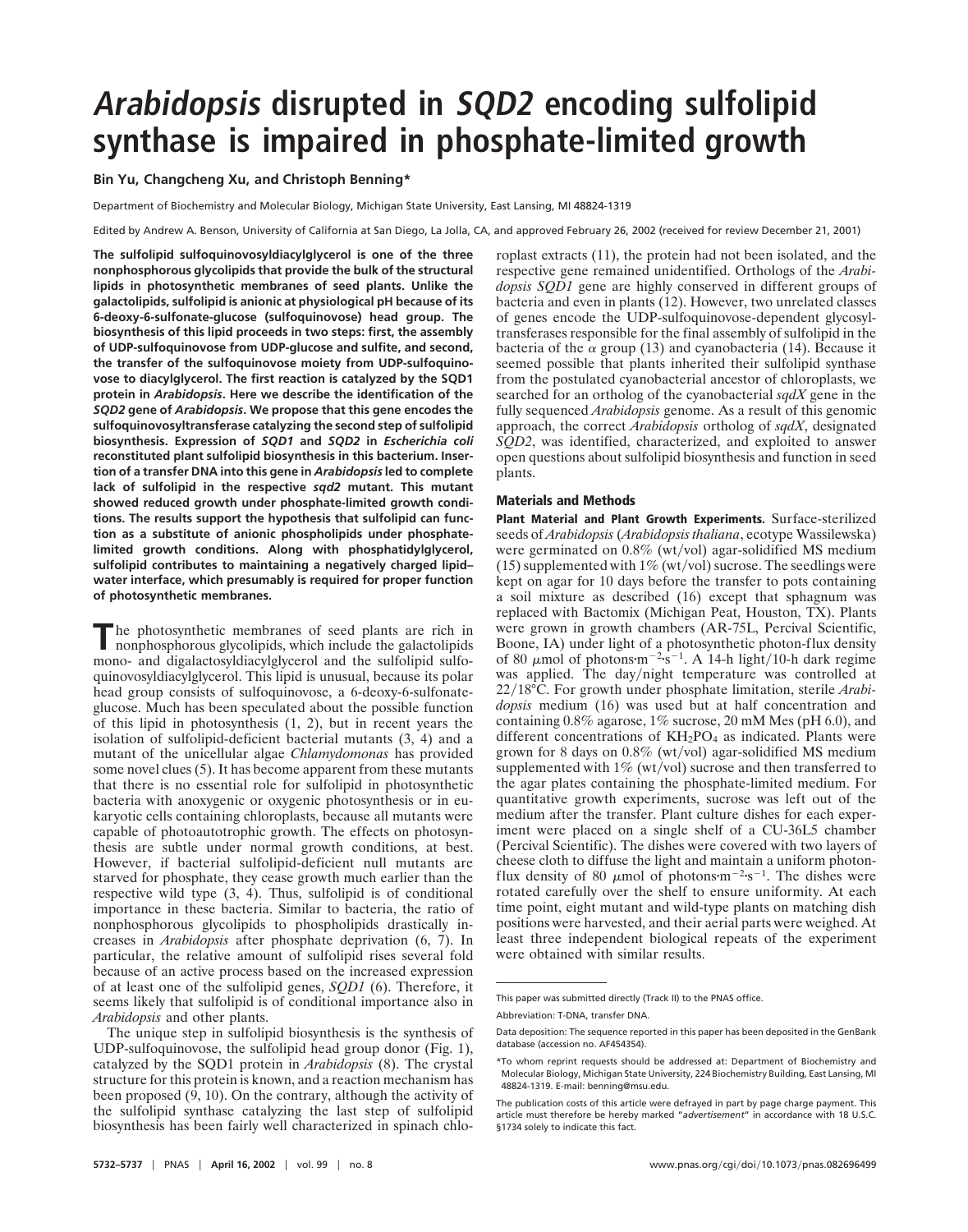

**Fig. 1.** The pathway for sulfolipid biosynthesis in *Arabidopsis*. Two enzymes, SQD1 and SQD2, are specific to this process and catalyze the reactions as indicated. DAG, diacylglycerol; R, fatty acyl groups; SQDG, sulfoquinovosyldiacylglycerol; UDP-Glc, UDP-glucose; UDP-SQ, UDP-sulfoquinovose.

**Mutant Isolation.** A transfer DNA (T-DNA) insertion into the *SQD2* gene was isolated from the *Arabidopsis* knockout collection at the University of Wisconsin. The gene-specific primers used for the screening of insertions into the *SQD2* gene were 5'-AATCTCTCTATACCTCCTCATTTGCTTCC-3' and 5'-CACAAGCTCAATATAGGTTGACCCATAAG-3', and the T-DNA-specific primer matching the left end of the T-DNA was 5--CATTTTATAATAACGCTGCGGACATCTAC-3-. PCR fragments obtained by using combinations of the T-DNAspecific primer and the two gene-specific primers were subcloned and sequenced at the Michigan State University genomics facility to determine the insertion point for the 5.5-kb T-DNA.

**Cloning of the SQD2 cDNA.** The *SQD2* ORF corresponding to the protein (GenBank accession no. CAB69850) predicted from bacterial artificial chromosome locus F7J8\_200 (GenBank accession no. AL137189) was cloned by reverse transcription–PCR using the primers 5'-CGGGATCCCCATGACGACTCTTTCT-TCTATA-3' and 5'-AAGGTACCCTACACGTTACCTTCCG-GTA-3'. Total leaf RNA was isolated from  $\approx$ 20-day-old plants (Col-2) according to the method by Logemann *et al.* (17). Poly $(A)^+$  mRNA was purified by using an oligotex kit from Qiagen (Chatsworth, CA) according to the instructions. Reverse transcription–PCRs were performed by using the ProSTAR HF single tube reverse transcription–PCR system from Stratagene. The PCR product was cloned into the ligation-ready Stratagene vector pPCR-Script Amp  $SK^+$  giving rise to pPCR-SQD2. The insert was sequenced and deposited at GenBank (accession no. AF454354).

**Northern Blot Analysis.** Total RNA isolated as described above was separated by agarose gel electrophoresis and blotted onto Hybond  $N^{+}$  (Amersham Pharmacia) membranes by using standard procedures (17). Hybridization was done under standard conditions (18).

**Complementation Analysis.** The insert of pPCR-*SQD2* containing the full-length coding sequence including the transit peptide was amplified by PCR using the primers 5'-AAGGTACCATGAC-GACTCTTTCTTCTATA-3' and 5'-AATCTAGACTA-CACGTTACCTTCCGGTA-3'. This fragment was cloned into the binary vector pBINAR-Hyg (19) by using the *Kpn*I and *Xba*I sites. The resulting plasmid, pBINAR-Hyg/SQD2, was used to transform the *sqd2* mutant by vacuum infiltration (20). Transgenic plants were selected in the presence of kanamycin (60  $\mu$ g/ml) and hygromycin B (25  $\mu$ g/ml) on MS medium lacking sucrose.

**Expression of SQD1 and SQD2 in E. coli.** To express *SQD2*, the *Bam*HI*Kpn*I fragment of pPCR-*SQD2* containing the transit peptide-encoding sequence was cloned in-frame into the expression vector pQE32 from Qiagen, giving rise to p*SQD2*. The expression cassette encoding the SQD1 protein lacking the N-terminal 84-aa transit peptide was excised from pSQD1-TP (6) with *Xho*I*Pvu*II and ligated into pACYC184 (21) cut with *Sal*I*Eco*RV, giving rise to p*SQD1*, which is compatible with p*SQD2* in *E. coli*. Both plasmids were transferred to *E. coli* host XL1-Blue (Stratagene) and selected for in the presence of 100  $\mu$ g/ml ampicillin and 34  $\mu$ g/ml chloramphenicol. Expression was induced according to the Qiagen protocol.

**Lipid and Fatty Acid Analysis.** Lipids were extracted from frozen leaves or *E. coli* pellets as described (22). Lipid extracts were analyzed as described (7), and lipids were visualized with iodine vapor or sugar-sensitive  $\alpha$ -naphthol reagent (23) and identified by cochromatography with lipid extracts of known composition. For quantitative analysis, methyl esters were prepared and quantified by GLC (24). For the analysis of <sup>35</sup>S-labeled lipids, four leaves of 3-week-old plants were cut midway through the petiole and transferred immediately petiole-down into a polypropylene microfuge tube containing  $100 \mu l$  of an aqueous solution of carrier-free  $[35S]$ sulfate (3.7 MBq/ml; NEN). Lipids were extracted after 1 h of incubation and separated by twodimensional TLC as described (23). Labeled compounds were visualized by autoradiography. Fast atom bombardment mass spectroscopy measurements of sulfolipid (25) were done at the Michigan State University mass-spectrometry facility.

**Chlorophyll Fluorescence Measurements.** *In vivo* chlorophyll fluorescence was measured at room temperature with an FMS2 fluorometer (Hansatech Instruments, Pentney King's Lynn, U.K.) after 20 min of dark adaptation. The maximal variable fluorescence  $(F_v)$  was obtained by subtraction of the initial fluorescence  $(F<sub>o</sub>)$  from the maximum fluorescence  $(F<sub>m</sub>)$ . The ratio of  $F_v/F_m$  served as a measure of the maximal photochemical efficiency of photosystem II. The effective quantum yield of photochemical energy conversion in photosystem II,  $\Phi_{PSII}$ , was determined as described by Härtel et al. (26). Calculation of  $\Phi_{PSII}$  was according to Genty *et al.* (27).

#### **Results**

**Identification of an Arabidopsis SQD2 Candidate Gene.** Taking advantage of the published *Arabidopsis* genome (28), we developed a set of criteria for the identification of an *SQD2* candidate gene encoding the sulfolipid synthase of *Arabidopsis*. First, given the ancestral relationship between chloroplasts and cyanobacteria it seemed likely that *SQD2* would be similar to the *sqdX* gene of the cyanobacterium *Synechococcus* strain sp. PCC7942, which was proposed to encode the sulfolipid synthase (14). Indeed we, and recently Berg *et al.* (29), identified *Arabidopsis* gene F7J8\_200 (AT5g01220, GenBank accession no. AL137189.2) on chromosome 5 as a possible *sqdX* ortholog. The originally predicted protein (GenBank accession no. CAB69850) for this gene showed 37% identity over 370 amino acid residues with the cyanobacterial SqdX protein, sufficient to be considered an ortholog. A wild-type cDNA corresponding to gene F7J8\_200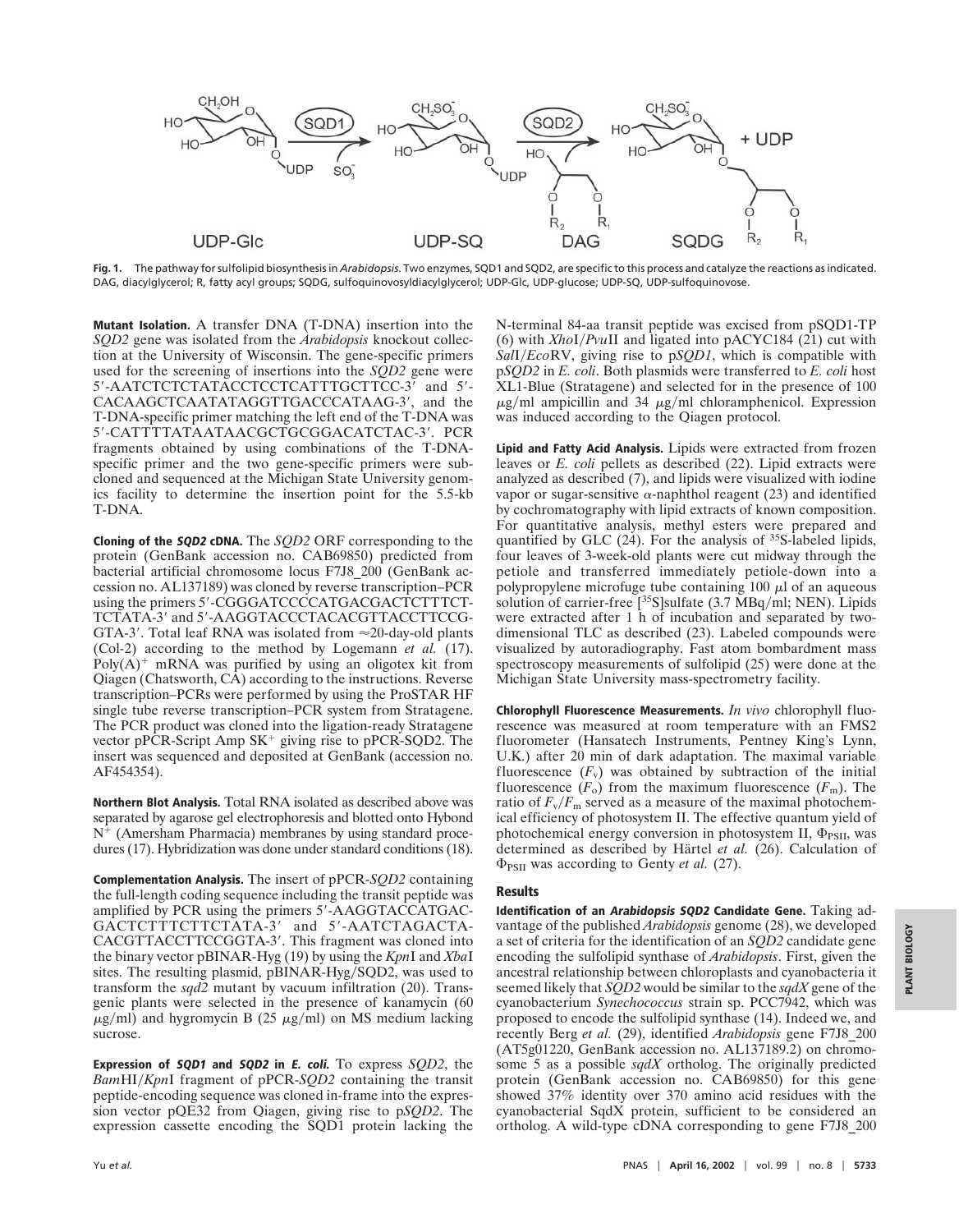

**Fig. 2.** Structure of the *SQD2* gene carrying the T-DNA insertion (*A*), induction of *SQD2* expression after phosphate deprivation (*B*), and lack of expression of *SQD2* in the *sqd2* mutant (*C*). (*A*) Exons are numbered as referred to in the text. A small portion of the bacterial artificial chromosome (BAC) F7J8 sequence is shown with nucleotide numbers referring to GenBank accession no. AL137189.2. The arrow indicates the T-DNA insertion point. (*B*) Plants were grown on agar-solidified medium for 20 days. As loading control, one of the rRNA bands stained with ethidium bromide is shown. (*C*) Plants were grown on soil for 25 days. An actin cDNA (GenBank accession no. M20016.1) was used as a probe for control purposes. WT, wild type.

was isolated by reverse transcription–PCR and sequenced (Gen-Bank accession no. AF454354). The ORF for this cDNA disagreed with the current protein predictions for the F7J8\_200 gene (GenBank accession nos. CAB69850 and AAK76635), leading us to revise the exon-intron structure for F7J8\_200 as shown in Fig. 2*A*. Exon 6 was added, and exons 7, 8, and 9 increased slightly in size. The revised protein sequence for the F7J8 200 ORF of 510 aa is 41% identical over 370 residues to the cyanobacterial SqdX protein. As a second criterion for the correct identification of an *SQD2* candidate, a protein domain search using the PFAM database (30) revealed a glycosyltransferase group 1 motif (PFAM accession no. 00534) from amino acids 294 to 458 of the putative SQD2 protein encoded by the cDNA. According to the glycosyltransferase classification database CAZY (http://afmb.cnrs-mrs.fr/ $\sim$ cazy/CAZY/index.html; ref. 31), this protein is grouped in with glycosyltransferase family 4, which is characterized mechanistically by ''retaining'' glycosyltransferases. This classification would be in agreement with the  $\alpha$ -anomeric proton configuration of the substrate and product of the sulfolipid synthase reaction. Third, sulfolipid synthase

is an enzyme of the inner envelope in chloroplasts (32). As such, the translation product should contain a chloroplast transit peptide. According to an *in silico* analysis (33), the putative SQD2 protein contains an 83-aa transit peptide. Fourth, we expected that the expression of the candidate *SQD2* gene would be induced as phosphate is depleted, because sulfolipid biosynthesis and the expression of *SQD1* are induced under these conditions (6). As shown in Fig. 2*B*, the expression of the candidate *SQD2* gene followed this prediction. With all four prediction criteria satisfied, a series of experiments was conducted to determine whether *Arabidopsis* gene F7J8\_200 indeed encodes a sulfolipid synthase.

**Isolation of an sqd2 T-DNA Insertion Mutant.** To obtain corroborating evidence that the gene F7J8\_200 encodes a protein essential for sulfolipid biosynthesis in *Arabidopsis*, the isolation of a T-DNA insertion mutant from the University of Wisconsin (Madison, WI) collection (34) was pursued. One homozygous mutant line that lacked sulfolipid was isolated. By sequencing PCR products obtained by using gene-specific and T-DNAspecific primers, it was determined that the T-DNA was inserted after base pair 84,434 of the F7J8 bacterial artificial chromosome sequence (GenBank accession no. AL137189.2), which places the insertion point into the second intron of the predicted F7J8\_200 gene as shown in Fig. 2*A*. A comparative Northern analysis between the wild type and the homozygous *sqd2* mutant (Fig. 2*C*) suggested complete lack of expression. Homozygosity was determined at the molecular level by using combinations of gene-specific and T-DNA-specific primers to generate PCR products diagnostic for mutant and wild-type chromosomes. After a cross between the homozygous mutant and the wild type, genetic segregation was determined in the  $F_2$  generation. Approximately one quarter of the plants were kanamycin-sensitive (93 of 379 total), and approximately one third of the kanamycinresistant plants (31 of 100) were sulfolipid-deficient (see below). The observed segregation ratios agreed with a single T-DNA insertion into the F7J8\_200 locus, with kanamycin resistance scoring as a dominant marker and sulfolipid deficiency as a recessive marker. To ensure that the observed T-DNA insertion indeed was causing the lipid phenotype, the cDNA derived from F7J8 200 was ligated into a binary expression vector and transferred into the homozygous mutant (sulfolipid-deficient, kanamycin-resistant) by *Agrobacterium*-mediated transformation. A hygromycin B (transgene T-DNA) and kanamycin-resistant (Ko-T-DNA) transgenic line was recovered. This line produced sulfolipid (data not shown) and showed wild-type growth characteristics (see below), thereby demonstrating complementation. Therefore, disruption of the F7J8\_200 locus was responsible for the sulfolipid lipid deficiency in the *sqd2* mutant and growth impairment as discussed below. This locus was designated *SULFOQUINOVOSYLDIACYLGLYCEROL 2* (*SQD2*).

**The sqd2 Mutant Is Completely Devoid of Sulfolipid.** Lipids extracted from the *sqd2* mutant and wild type were separated by twodimensional TLC. No sulfolipid was detected in the mutant extracts by iodine staining (Fig. 3) or highly sensitive isotope labeling (Fig. 3 *Inserts*). On the basis of this result, it seems that sulfolipid biosynthesis is inactivated completely in this mutant because of an *sqd2* null allele. To investigate compensatory effects in the *sqd2* mutant, the leaf lipid composition was compared for extracts from mutant and wild-type (Wassilewska) plants grown in the presence and absence of phosphate (Table 1). Within the experimental error and besides the complete lack of sulfolipid, the leaf composition of the mutant showed no drastic differences compared with the wild type. Given that the relative amount of sulfolipid under phosphate-sufficient conditions does not exceed 2 mol%, this result was not surprising. However, under phosphate-deficient growth conditions, under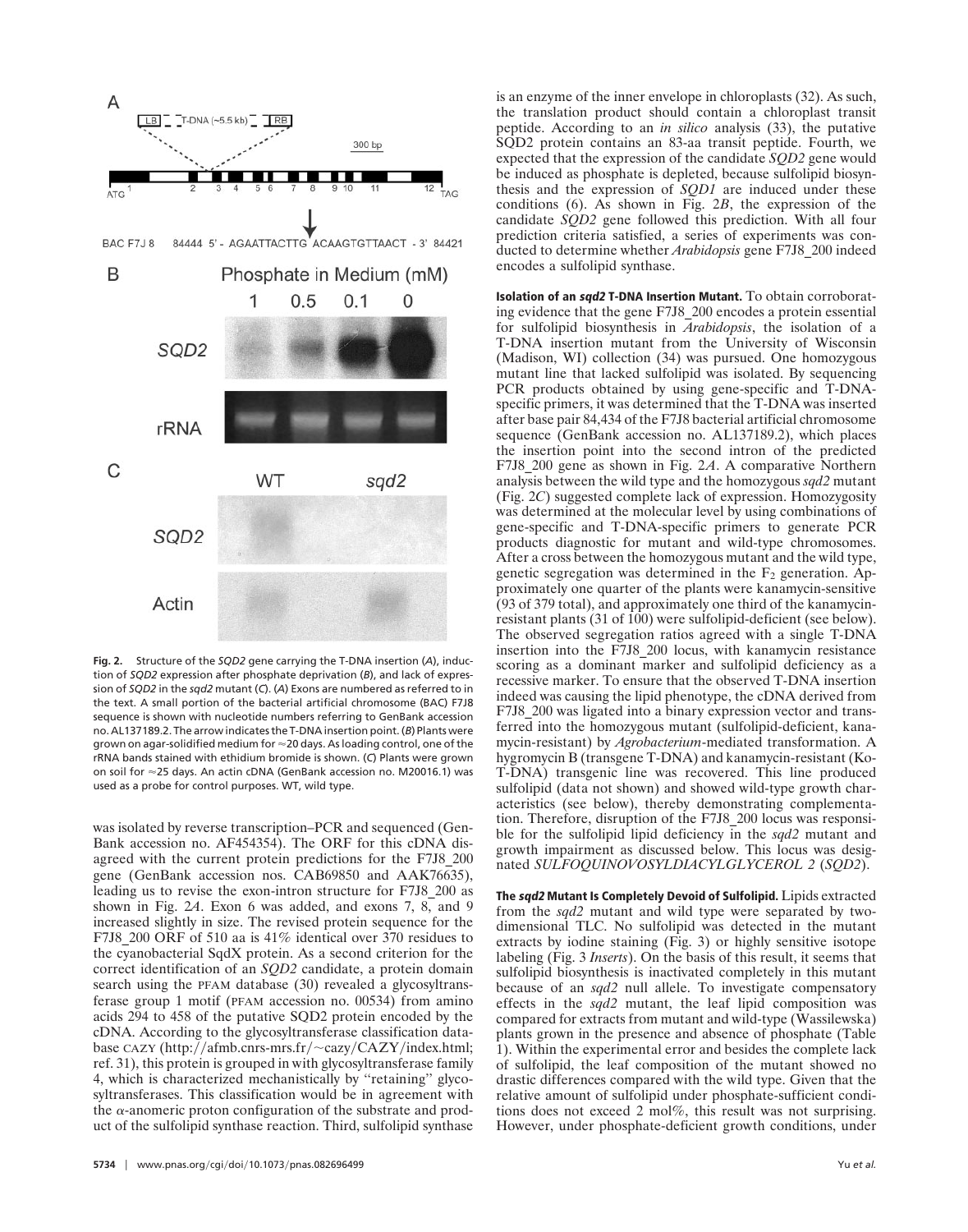

**Second Dimension** 

**Fig. 3.** Two-dimensional separation of lipids extracted from wild-type (*A*) and *sqd2* mutant (*B*) leaves. The lipids were visualized by iodine. (*Inserts*) Autoradiographs in the area of the sulfolipid spots. Leaves were incubated with [35S]sulfate to label sulfolipid. Lipids were separated as described for *A* and *B*. The small circles in the lower-right corners indicate the origins, and the arrows point toward the position of the sulfolipid. DGDG, digalactosyldiacylglycerol; MGDG, monogalactosyldiacylglycerol; PC, phosphatidylcholine; PE, phosphatidylethanolamine; PG, phosphatidylglycerol; SQDG, sulfoquinovosyldiacylglycerol.

which relative sulfolipid amounts increased and phosphatidylglycerol amounts decreased in the wild type, phosphatidylglycerol did not decrease in the sulfolipid-deficient *Arabidopsis* mutant. The same has been observed for sulfolipid-deficient bacterial mutants (3, 4) and was interpreted as a requirement to maintain the overall amount of anionic lipids in the thylakoid membrane. Taking sulfolipid and phosphatidylglycerol out of consideration, the glycolipid-to-phospholipid ratio increased in similar ways in the *sqd2* mutant and wild type in response to phosphate starvation (Table 1).

**Expression of Arabidopsis SQD1 and SQD2 in E. coli.** To demonstrate directly that *SQD2* encodes the sulfolipid synthase and test whether the two proteins SQD1 and SQD2 of *Arabidopsis* represent the biosynthetic machinery specific to sulfolipid biosynthesis in plants, these two genes were coexpressed in *E. coli*. This bacterium normally does not contain sulfolipid. A truncated version of the *SQD1* protein lacking the chloroplast transit peptide had been expressed previously in *E. coli*, and the purified recombinant protein was shown to catalyze the formation of UDP-sulfoquinovose from UDP-glucose and sulfite *in vitro* (8). To express both proteins, we followed a two-plasmid strategy as was used for the reconstitution of plant galactolipid biosynthesis in *E. coli* (22). Both constructs are shown in Fig. 4*A*. No new glycolipid bands were visible by  $\alpha$ -naphthol staining in lipid extracts from *E. coli* cells containing only one of each of the two plasmids. However, when induced *E. coli* cells that contained both constructs were analyzed, a new band appeared, which cochromatographed with authentic plant sulfolipid from an *Arabidopsis* leaf lipid extract (Fig. 4*B*). This new lipid was isolated from induced *E. coli* cultures by using TLC purification and was analyzed by negative fast atom bombardment mass spectrometry. Two diagnostic molecular ion peaks (M-H) at 791 and 819  $m/z$  were detected and agreed with the predicted M-H mass for sulfoquinovosyldiacylglycerol containing  $16:0/16:1$  and  $16:0/18:1$  fatty acids, respectively. Gas chromatographic analysis of fatty acid methylesters derived from the newly produced lipid revealed 16:0, 16:1, and 18:1 fatty acids as the predominant fatty acids. Taken together, all data were in agreement with the formation of authentic sulfolipid in *E. coli* after the expression of the *Arabidopsis SQD1* and *SQD2* cDNAs. These data also suggested that *SQD2* indeed encodes the UDP-sulfoquinovosyl: diacylglycerol sulfoquinovosyl transferase from *Arabidopsis*.

**The Effect of Sulfolipid Deficiency on the sqd2 Mutant.** The *sqd2* sulfolipid null mutant of *Arabidopsis* described here provides an excellent tool for the *in vivo* analysis of sulfolipid function in seed plants. Thus far, the molecular and genetic analyses of the mutant described above have not provided any evidence for multiple T-DNA insertions into the genome or other secondary mutations, which can occur in T-DNA-tagged mutant lines. Therefore, comparison of mutant and wild type should be a valid approach toward the elucidation of sulfolipid function. Comparing the growth of the mutant and wild type (Wassilewska) on agar plates in a controlled growth chamber environment on the basis of fresh weight did not reveal any difference when the plants were grown in the presence of phosphate-replete medium (Fig. 5*A*). However, the growth rate of the *sqd2* mutant was reduced when plants were phosphate-depleted during growth on agar medium lacking phosphate (Fig. 5*B*). To eliminate the possibility that this subtle difference in growth was caused by a secondary mutation, we repeated one time point midway through the experiment comparing the homozygous mutant (*sqd2*) with the homozygous mutant line expressing the wild-type

**Table 1. Quantitative analysis of leaf lipid extracts from wild type (Wassilewska) and the** *sqd2* **mutant of** *A. thaliana* **grown on medium with or without phosphate for 20 days\***

|             | 1 mM Phosphate in medium |                | No $P_i$ in medium      |                |
|-------------|--------------------------|----------------|-------------------------|----------------|
| Lipid       | Wild type (Wassilewska)  | sgd2           | Wild type (Wassilewska) | sgd2           |
| MGDG        | $34.8 \pm 0.9$           | $32.2 \pm 3.3$ | $38.4 \pm 0.7$          | $37.7 \pm 0.2$ |
| PG          | $10.5 \pm 0.5$           | $12.8 \pm 1.1$ | $3.2 \pm 0.3$           | $11.2 \pm 0.3$ |
| <b>DGDG</b> | $16.5 \pm 1.0$           | $16.6 \pm 0.7$ | $39.9 \pm 2.0$          | $37.5 \pm 1.0$ |
| SQDG        | $1.3 \pm 0.2$            | n.d.           | $5.7 \pm 0.7$           | n.d.           |
| PI          | $2.0 \pm 0.2$            | $2.8 \pm 0.2$  | $0.8 \pm 0.4$           | $1.7 \pm 1.1$  |
| PE          | $15.1 \pm 0.1$           | $15.6 \pm 1.1$ | $4.1 \pm 0.3$           | $4.9 \pm 0.2$  |
| PC.         | $19.8 \pm 1.2$           | $20.2 \pm 0.6$ | $7.6 \pm 0.9$           | $6.9 \pm 0.4$  |

\*Values (mol%) represent means of three measurements. Lipid symbols are as described in the legends for Fig. 3; n.d., not detected; PI, phosphatidylinositol.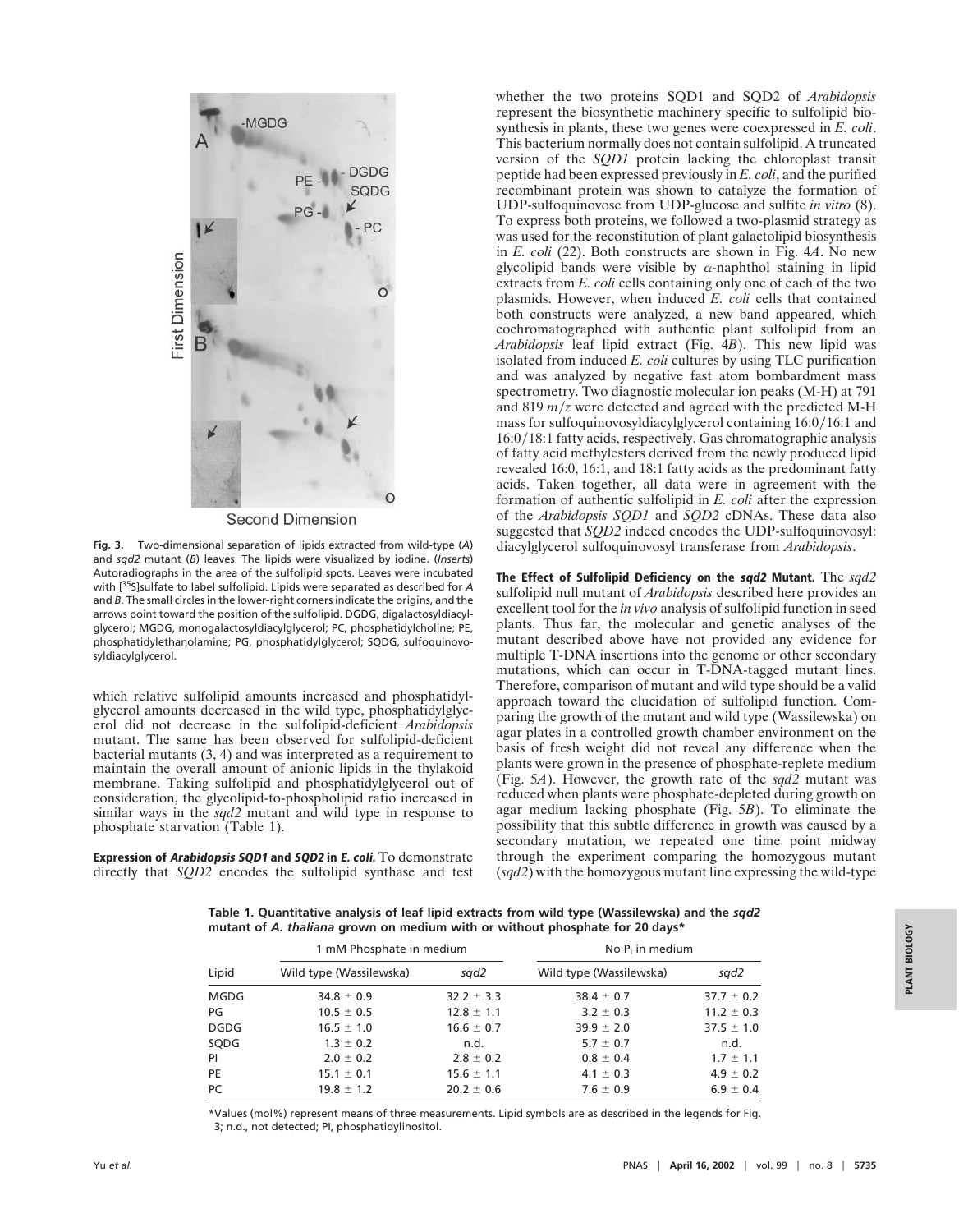

**Fig. 4.** Plasmid constructs used for the expression of the *SQD1* and *SQD2* genes in *E. coli* (*A*) and separation of lipids from different *E. coli*strains (*B*). (*A*) The used vector plasmid is indicated in brackets for each construct. The open boxes indicate the His tag, and the black boxes indicate plant sequences. P, promoter; T, terminator. (*B*) The four left lanes represent extracts from *E. coli* harboring no plasmid or plasmids as indicated. An *Arabidopsis* leaf lipid extract was included for lipid-identification purposes. The lipids were visualized by  $\alpha$ -naphthol, which primarily stains glycolipids. Other lipids are visualized because of light charring. The abbreviations are as described in the Fig. 3 legend.

*SQD2* cDNA (*sqd2SQD2* cDNA), lacking and containing sulfolipid, respectively. These two lines are nearly isogenic, but the second line contains an additional mutation caused by the insertion of an additional T-DNA. Again, no difference between the wild type and mutant was observed under normal growth conditions (Fig. 5*A*, open symbols), although, the onset of the exponential growth phase in this completely independent experiment was delayed, as is visible in the slight offset between the two data point sets (Fig. 5*A*, open and closed symbols). More importantly, the mutant lagged behind the complemented mutant line under phosphate-limited growth conditions (Fig. 5*B*, open symbols). Thus, secondary mutations as a cause for the observed growth difference between the mutant and wild type under phosphate-limiting conditions can be ruled out.

Using noninvasive chlorophyll fluorescence measurements, it was determined that the maximum quantum yields for photosystem II photochemistry  $(F_v/F_m)$  were very similar for the mutant and wild type (Table 2). The effective quantum yield of photochemical energy conversion in photosystem II  $(\Phi_{PSII})$  was slightly but significantly reduced in the mutant grown under normal conditions (Table 2). Pigment content was not altered in the mutant (Table 2). Based on this basic analysis of photosynthesis, an essential function for sulfolipid in photosynthesis of seed plants can be ruled out. However, the current results do not exclude more subtle or conditional roles for sulfolipid in pho-



**Fig. 5.** Growth curves for wild type (filled diamonds, solid lines) and *sqd2* mutant (filled circles, broken lines) on agar-solidified medium with 1 mM (*A*) or no (*B*) phosphate added. Eight plants were weighed for each time point. To rule out effects of secondary mutations, one time point (12 days) was repeated with an *sqd2* mutant line transformed with the *SQD2* cDNA (open diamonds) containing sulfolipid and the original sulfolipid-deficient *sqd2* mutant (open circles). At least 15 plants are represented in each point in this experiment. Standard errors are indicated where they exceed the size of the symbols.

tosynthesis as were observed for *Chlamydomonas* and cyanobacteria (4, 5). It should be pointed out that chlorophyll fluorescence parameters were indistinguishable for the mutant and wild type under phosphate limitation (data not shown). Apparently, phosphate deficiency by itself has more pronounced effects on chlorophyll fluorescence (35) than sulfolipid deficiency.

#### **Discussion**

More than 40 years after the discovery of the ''plant sulfolipid'' sulfoquinovosyldiacylglycerol by Benson *et al.* (36), the quest for the enzymes involved in the biosynthesis of sulfolipid in seed plants has come to an end. Only two *Arabidopsis* proteins, SQD1 and SQD2, are required for sulfolipid biosynthesis (Fig. 1) when simultaneously produced in *E. coli*. The first, SQD1, has been shown to catalyze the biosynthesis of UDP-sulfoquinovose from UDP-glucose and sulfite (8) *in vitro*. The successful reconstitu-

**Table 2. Pigment content (mgg<sup>1</sup> fresh weight)\* and chlorophyll fluorescence† of wild type and** *sqd2* **mutant**

|                     | Wild type       | sad2            |
|---------------------|-----------------|-----------------|
| Chlorophyll a       | $0.91 \pm 0.06$ | $0.93 \pm 0.03$ |
| Chlorophyll b       | $0.29 \pm 0.02$ | $0.28 \pm 0.02$ |
| Chlorophyll $a + b$ | $1.21 \pm 0.07$ | $1.21 \pm 0.05$ |
| Chlorophyll $a/b$   | $3.14 \pm 0.12$ | $3.32 \pm 0.14$ |
| Carotenoids         | $0.40 \pm 0.02$ | $0.42 \pm 0.01$ |
| $F_{V}/F_{m}$       | $0.82 \pm 0.01$ | $0.80 \pm 0.01$ |
| $\Phi_{PSII}$       | $0.77 \pm 0.01$ | $0.70 \pm 0.01$ |
|                     |                 |                 |

\*Samples were taken from fully expanded leaves of 20–30-day-old plants grown on agar-solidified medium containing 1 mM phosphate. Pigment values represent means ( $\pm$  SE) of three independent determinations.

<sup>†</sup>Actinic light for fluorescence measurements was 80  $\mu$ mol photons·m<sup>-2</sup>·s<sup>-1</sup>, the same as used for raising the plants. Values represent means ( $\pm$  SE) of 10 independent determinations.